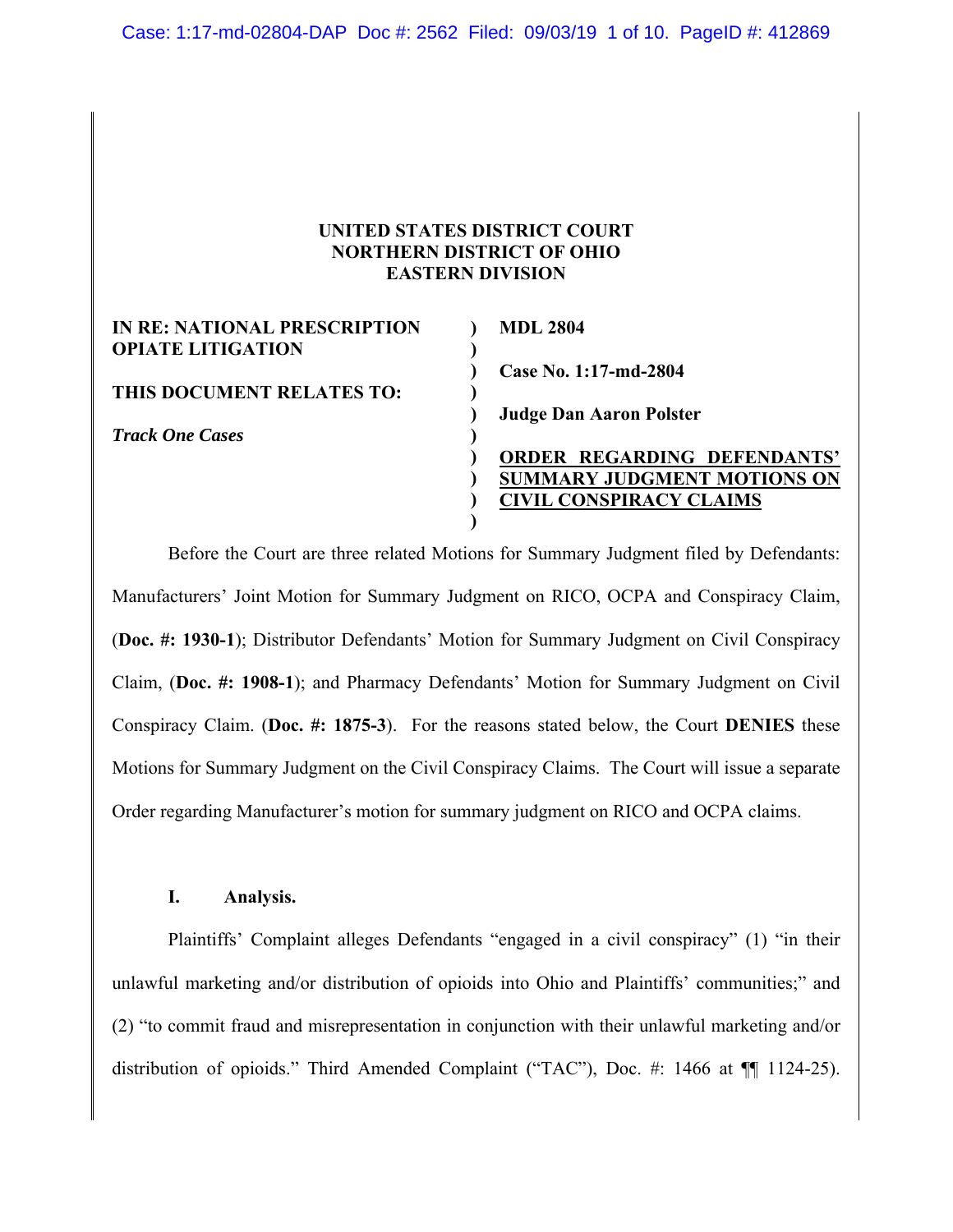Plaintiffs allege the Defendants acted purposely, with a common understanding or design, to commit unlawful acts that directly caused injury to Plaintiffs. TAC at  $\P$  1128-29.<sup>1</sup>

# **A. Civil Conspiracy – Legal Standards.**

In order to prove a civil conspiracy claim, Plaintiffs must show four necessary elements: "(1) a malicious combination; (2) of two or more persons; (3) injury to person or property; and (4) existence of an unlawful act independent from the actual conspiracy." *In re National Opiate Litig.,* 2018 WL 6628898, at \*11 (N.D. Ohio Dec. 19, 2018) (citation omitted). Failure to establish any one of these elements would entitle the Defendants to summary judgment. *See Celotex Corp. v. Catrett*, 477 U.S. 317 (1986).

# **1. Malicious Combination.**

All Defendants argue Plaintiffs have not produced evidence to prove a malicious combination, i.e. "an agreement to achieve an unlawful objective." See Doc. ##: 1930-1 at 20- 21; 1875-3 at 6-7; 1908-1 at 1-2, 5. Under Ohio law, the "malicious combination" element requires only a showing of a common understanding or design, even if tacit, to commit an unlawful act. *Lee v. Countrywide Home Loans, Inc.*, 692 F.3d 442, 446 (6<sup>th</sup> Cir. 2012) (citing *Gosden v. Louis*, 116 Ohio App.3d 195, 687 N.E.2d 481, 497 (1996). With respect to the level of agreement that must be established, all that must be shown is that the alleged coconspirator shared in the "general conspiratorial objective." *Aetna Cas. & Sur. Co. v. Leahey Constr. Co., Inc.,* 219 F.3d 519, 538 (6<sup>th</sup> Cir. 2000) (citation and internal quotation marks omitted). *See also Weberg v. Franks*, 229 F.3d 514, 528 (6<sup>th</sup> Cir. 2000) (finding "direct evidence of an express agreement to undertake unlawful activity is rare and not required; a party may rely on

<sup>1</sup> Plaintiffs further allege "Defendants' actions demonstrated both malice and also aggravated and egregious fraud." TAC at ¶ 1133.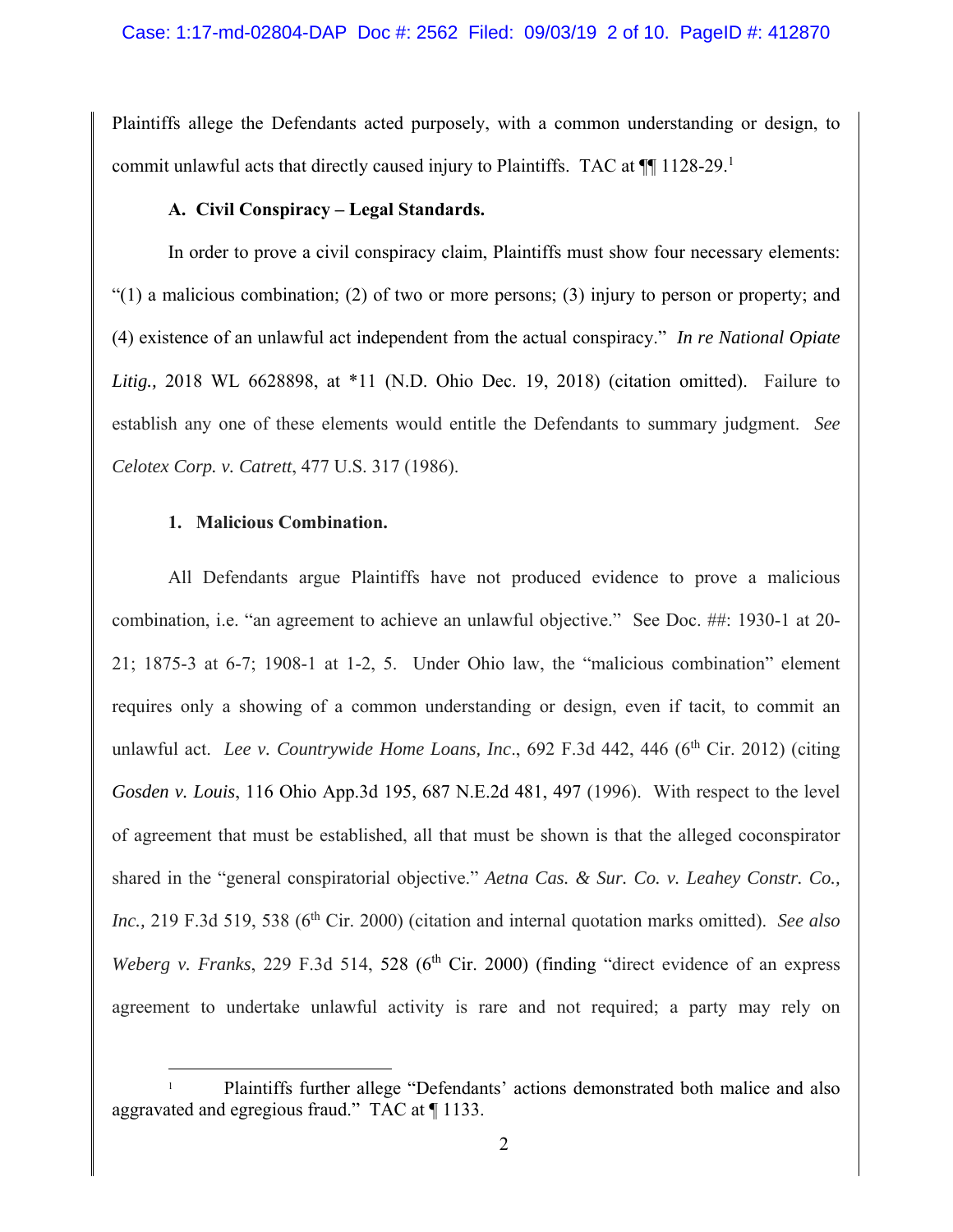circumstantial evidence to prove the claim."). "The ultimate fact of conspiracy is solely a question for the jury, unless the court can say, as a matter of law, that there is *no proof* tending to establish a conspiracy." *Source Associates, Inc. v. Mitsui Chems. America*, 2017 WL 2620656, at \*18 (N.D. Ohio June 16, 2017) (emphasis added) (*citing LeFort v. Century 21-Maitland Realty & Co.,* 32 Ohio St.3d 121, 512 N.E.2d 640, 645 (1987).

The Court examines the evidence of a malicious combination in subsection B, below.

#### **2. Two or More Persons.**

No Defendant argues that Plaintiffs have not proven the element "of two or more persons."

# **3. Injuries.**

Pivotal to a finding of civil conspiracy is some damage caused by the conspiracy, and a plaintiff is required to show actual damages caused by the underlying unlawful act. *See Peltz v. Moretti*, 292 Fed.Appx. 475, 481 (6<sup>th</sup> Cir. 2008) (citations omitted). Pharmacy Defendants argue Plaintiffs cannot show the alleged conspiracy caused them to suffer injury, and refer the Court to the Pharmacy Defendants' Motion for Summary Judgment on Causation. (Doc. #: 1885).<sup>2</sup> The Court has already denied this motion, *see* docket no. 2561. As stated in that opinion, Plaintiffs have put forth sufficient (but disputed) evidence of actual damages caused by allegedly unlawful acts underlying their conspiracy theory to withstand summary judgment.

<sup>2</sup> Manufacturer and Distributor Defendants do not specifically argue lack of injury as it relates to civil conspiracy, but they did file separate Motions for Summary Judgment Regarding Causation, which the Court also denied. (Doc. ## 1894 and 1920, respectively). Manufacturers did set forth arguments relating to injury and damages under RICO, which this Court will rule upon in a separate Order.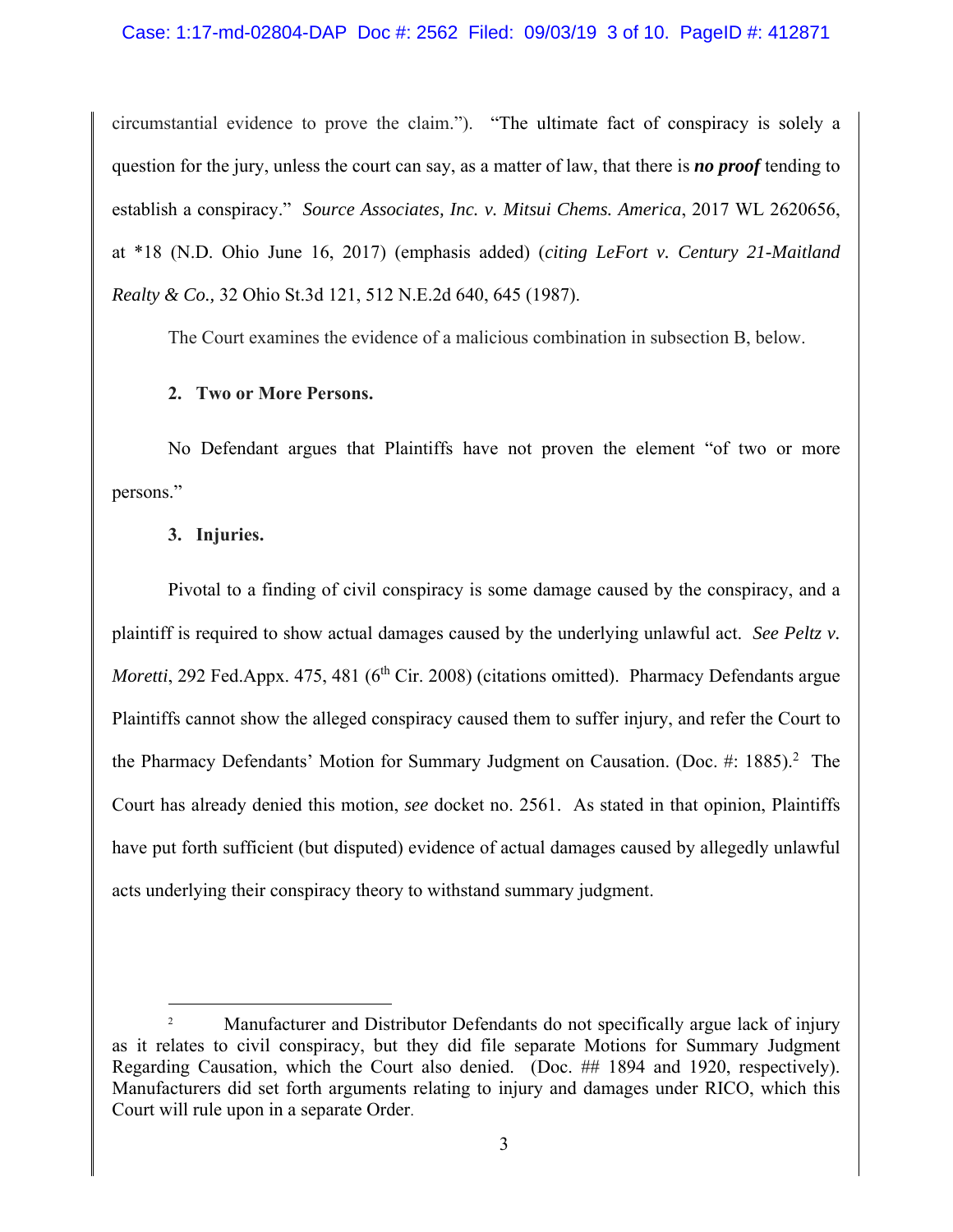#### **3. Unlawful Act.**

Defendants also argue Plaintiffs have not presented evidence of an unlawful act. *See, e.g.,* Manufacturer Defendants MSJ at 19 (Doc. #: 2182). This element requires existence of an underlying unlawful act that is actionable in the absence of a conspiracy. *Hale v. Enerco Group, Inc.,* 2011 WL 49545, at \*5 (N.D. Ohio Jan. 5, 2011) (*citing Gosden*, 687 N.E.2d at 497). The alleged unlawful act need not be committed by each of the alleged co-conspirators acting jointly; rather, the unlawful acts of any one member of the conspiracy will satisfy the "underlying unlawful act" requirement. *Id*. (citations omitted).

Plaintiffs' conspiracy claims against Defendants allege unlawful acts of fraudulent marketing and Defendants' "near uniform CSA noncompliance."<sup>3</sup> This Court has already ruled that issues regarding fraudulent marketing are for a jury to determine at trial. Doc. #: 2561. This Court has also previously analyzed Defendants' duties under the CSA, and incorporates that analysis herein. Doc. #: 2483. The CSA Order ruled that determining whether Defendants failed to comply with their duties under the CSA presents factual disputes that must be evaluated by a jury. *Id*. at 31. Therefore, this Order will not address further the element of whether any Defendant committed an unlawful act, as the Court has ruled that remains a genuine issue of material fact for trial.

Based upon the foregoing, the Court limits its analysis below to the single element of proving civil conspiracy it has not yet discussed – whether there is evidence to show a conspiratorial agreement or malicious combination between the Defendants.

<sup>3</sup> See P's Opp. at 108 (Doc. #: 2182) (referring to the Controlled Substances Act ("CSA"), 21 U.S.C. §§ 801 *et seq*.).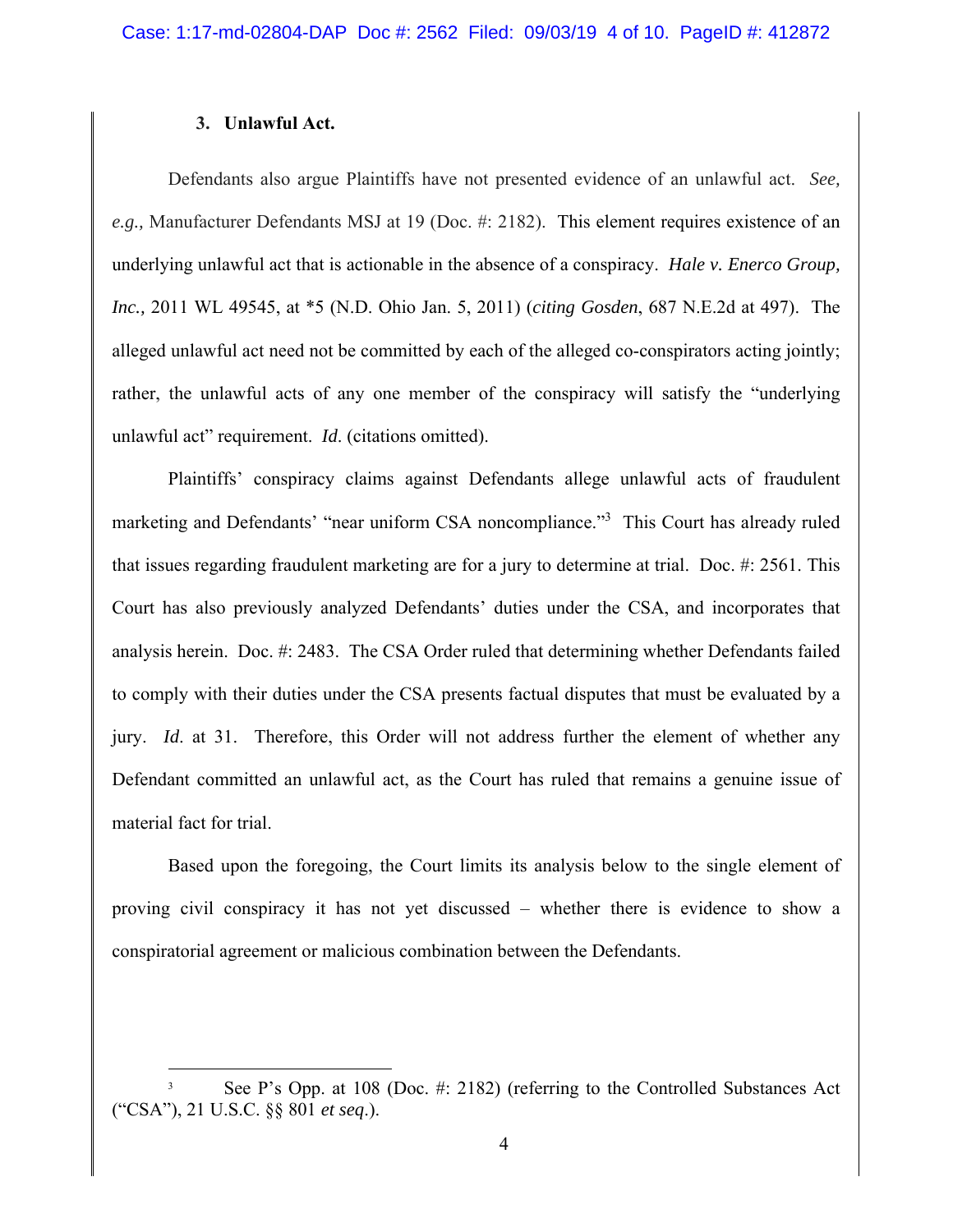# **B. Conspiratorial Agreement or Malicious Combination.**

#### **1. Factual Assertions Regarding Manufacturer Defendants.**

The Manufacturer Defendants ask this Court to find as a matter of law that there is no evidence of an agreement or combination between competing manufacturers. *See* Man. MSJ on RICO & Civil Conspiracy at 20 (Doc. #: 1930-1). Manufacturer Defendants argue Plaintiffs cannot show a "malicious combination," and "[a]t most, they can show only independent decisions by certain Manufacturers to sponsor third parties or to market their own prescription opioid medication." *Id.* at 21.

Plaintiffs, citing to numerous sources of evidence, argue the record demonstrates "that the Manufacturer Defendants, including generic manufacturers, all worked together to increase and maintain the opioid market through the common practice of disseminating false marketing representations about opioids in general and about their own branded products." Opp. at 104-05 (Doc. #: 2182). As one example, Plaintiffs present evidence that in 2003, Purdue, Janssen, and Teva started a collaborative marketing strategy, using various medical professionals, front groups,4 and Key Opinion Leaders ("KOLs") to help "coalesce a key [message]" and "exploit [a] decade of pain." *Id*. at 10-11.

Plaintiffs also present evidence to show that, in 2003, Manufacturer Defendants worked with Distributor and Pharmacy Defendants to "reroute [the] supply of opioids after regulatory actions, despite indicators of diversion."<sup>5</sup> Additionally, Plaintiffs offer evidence showing that, in

<sup>4</sup> Plaintiffs list the relevant front groups as the American Pain Society ("APS"), American Association for Pain Medicine ("AAPM"), the American Geriatric Society ("AGS") and the American Pain Foundation ("APF"). Opp. at 11 (Doc. #: 2182).

<sup>5</sup> See Doc. #: 2261-61, Ex. 663 (internal Mallinckrodt email stating Walgreens' largest opioid distribution center was served with subpoenas by the DEA and asking whether Mallinckrodt can transfer opioid orders to another Distributor.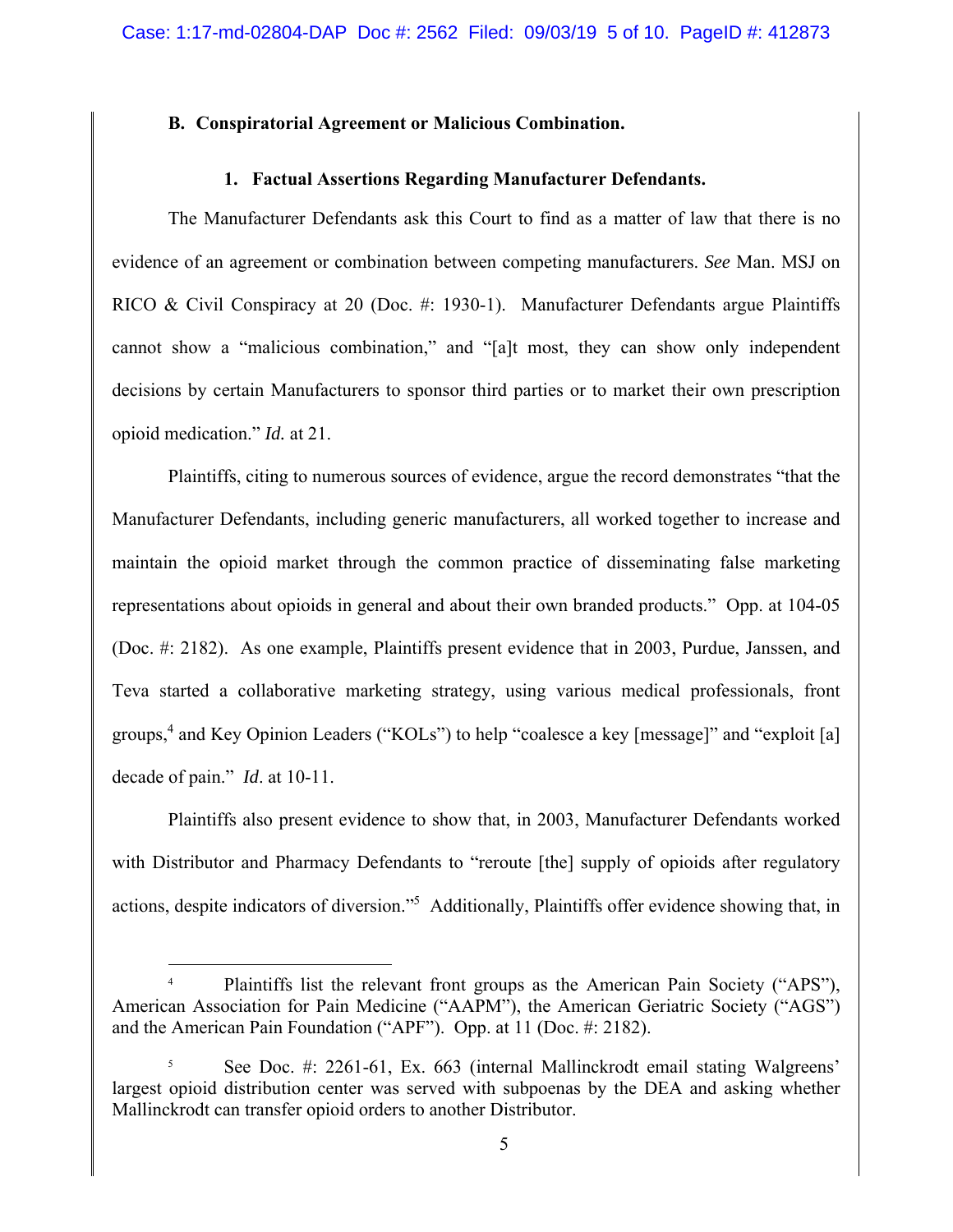2008, Manufacturers "worked with the distributors and pharmacies to turn a blind eye to regulatory violations and keep opioids flowing." *Id*. at 105.6

A determination on whether these examples, and the others Plaintiffs present, show the Manufacturer Defendants undertook coordinated efforts and entered tacit agreements to commit unlawful acts requires an in-depth review of the facts by a jury. There is a genuine issue of material fact as to whether the Manufacturer Defendants had an agreement to commit an unlawful act, *Gosden*, 687 N.E.2d at 497, among themselves or with other Defendants, in order to expand the market for prescription opioids. The Court cannot conclude that no reasonable jury could find for Plaintiffs on the question of whether the Manufacturer Defendants entered into a conspiratorial agreement or malicious combination. Accordingly, the Manufacturer Defendants are not entitled to judgment as a matter of law.

# **2. Factual Assertions Regarding Distributor Defendants.**

The Distributor Defendants also ask this Court to find as a matter of law there is no evidence of an agreement to achieve an unlawful objective. Specifically, Distributor Defendants argue Plaintiffs cannot prove they conspired with Manufacturer Defendants, through their lobbying efforts, to increase the opioid-production quotas set by the DEA.<sup>7</sup> See Dist. MSJ at 6-

<sup>6</sup> See, e.g., Doc. #: 2350-90 (internal Mallinckrodt email noting that half of the flagged orders on its "Peculiar Order Report" were from McKesson, ABDC and Cardinal, and a significant amount were from large retail pharmacies, yet concluding it was not necessary to elevate "peculiar" order to "suspicious."); Doc. #: 2242-101, Ex. 299 (internal McKesson email reminding employees about fines the DEA had recently imposed relating to its suspicious order monitoring system ("SOMS"), and asking employees to refrain from using the word "suspicious" regarding future opioid orders in order to avoid the requirement to conduct due diligence by contacting pharmacies, halt the orders, or report them to the DEA).

<sup>7</sup> Distributor Defendants argue that liability cannot be imposed for lobbying efforts to persuade legislators and regulators, because such efforts are constitutionally protected. Doc. #: 2533, pp. 3-5. However, Plaintiffs "do not attempt to impose liability" on Defendants "or argue that the lobbying was unlawful conduct." Doc. #: 2090-1, p. 116.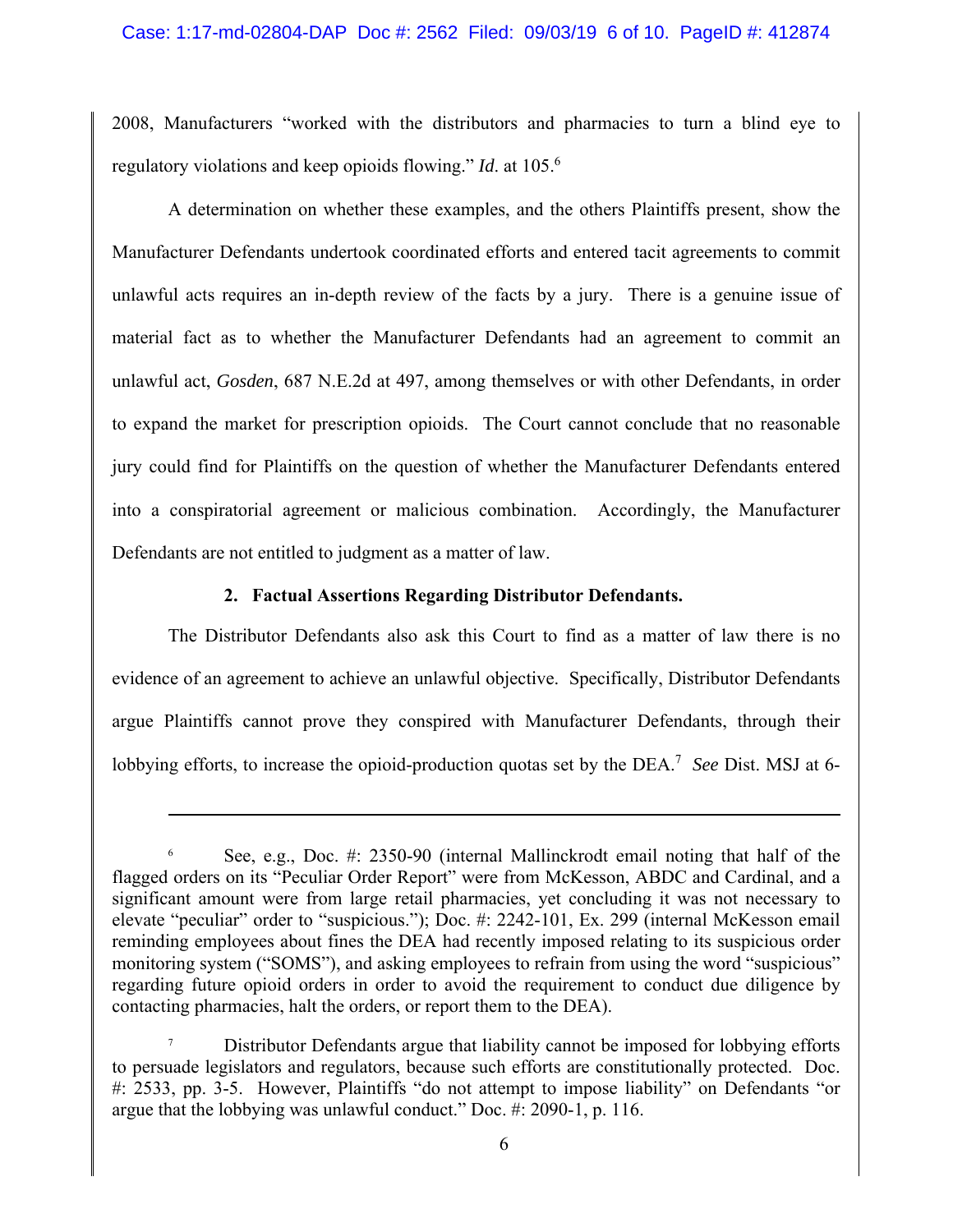10 (Doc. #: 1908-1). Distributor Defendants also argue there is no evidence they conspired with Manufacturers to fraudulently market opioids, nor is there evidence they conspired with each other to agree not to report or ship suspicious orders. *Id.* at 10-20.

Plaintiffs argue the record evidence shows "over twenty years of coordinated efforts" that furthered an illegal purpose of the Distributor Defendants, through their relationships with a variety of forums and health care alliances, $8$  and by carrying out decisions on behalf of Manufacturer Defendants. Opp. at 84-86 (Doc. #: 2182). Plaintiffs contend this same coordinated conduct occurred among Distributor and Pharmacy Defendants to disregard their legal duties under the CSA and its regulations, which allowed Defendants to "increase and maintain the opioid market." *Id.* at 84, 106. Therefore, Plaintiffs argue there is enough evidence presented "from which a jury could reasonably infer that there was at least a tacit agreement" among the Defendants. *Id.* at 88.

For example, Plaintiffs present evidence of coordination among Distributor Defendants and with other Defendants to avoid their duties under the CSA:

-between 2012 and 2016, Cardinal and Walgreens agreed to manipulate the timing and delivery of opioid orders, shared threshold information with each other, and Cardinal provided advance notice to Walgreens of due diligence site visits, in order to avoid reporting suspicious orders to the DEA,  $Id$  at 64;<sup>9</sup>

-in 2013, ABDC and Walgreens entered into an exclusive distribution agreement that, over the next few years, led to increased revenue to ABDC, and allowed Walgreens to gain seats on ABDC's Board of Directors and purchase more than 10% of ABDC's outstanding common stock. *Id*. at 67. Despite 8,000 new Walgreen's retail locations entering ABDC's distribution network, and a 200% increase in Schedule II controlled substances orders, ABDC "only added

8 Plaintiffs allege that Distributor Defendants had direct interaction and coordination with the Health Care Alliance ("HCA") and Pain Care Forum ("PCF").

9 See Doc. ##: 2371-54, Ex. 598; 2371-26, Ex. 570; 2371-27, Ex. 571.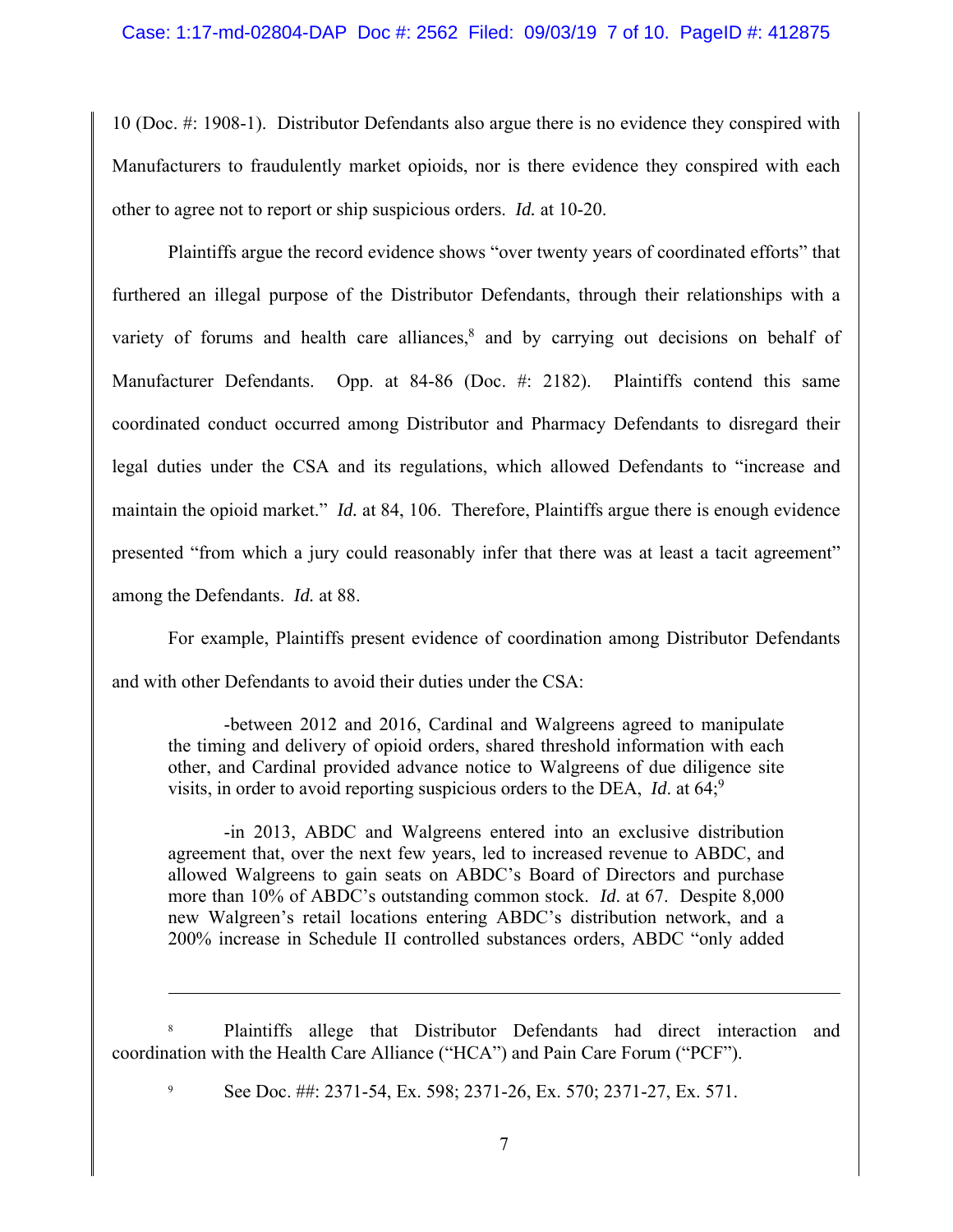three additional full-time employees to its 'Diversion Control Program.'" *Id.10* Plaintiffs further contend that Walgreens and ABDC conspired to avoid reporting these increased opioid orders to the DEA by manipulating threshold limits, or used "soft holds" to clear orders that were "outside the expected usage." *Id.* at  $67-68;^{11}$ 

-in 2013, when Walgreen's received notice that its Perrysburg, Ohio distribution center could be shut down by the DEA, Mallinckrodt and Walgreens worked together to reroute Walgreens's opioid supply through other distributors, including Cardinal, "so that the pills would keep flowing." *Id*. at 73.12

Whether these three examples, and the many others proffered by Plaintiffs, of coordinated efforts among Defendants amounts to a tacit agreement to commit an unlawful act requires an in-depth review of the facts surrounding the actions of Defendants. A reasonable jury could review the record evidence and find that Distributor Defendants shared a general conspiratorial objective, with themselves and with other Defendants, to expand the opioid market and disregard regulatory obligations in order to achieve that goal.

Accordingly, Distributor Defendants are not entitled to judgment as a matter of law.

# **3. Factual Assertions Regarding Pharmacy Defendants.13**

Pharmacy Defendants ask this Court to find as a matter of law there is no evidence they were part of any alleged conspiracy and there is no evidence that any purported conspiracy resulted in an unlawful act that caused damages to Plaintiffs. See Pharm. MSJ at 7-18 (Doc. #: 1875-3). Pharmacy Defendants also argue their participation in legitimate trade associations does not prove a malicious combination or conspiracy. *Id*. at 12-14. Finally, Pharmacy Defendants argue that any evidence they fell short of various obligations under the CSA in the course of distributing prescription opioids does not prove a conspiracy. *Id*. at 14-16.

<sup>&</sup>lt;sup>10</sup> See Doc. #: 2371-47, Ex. 591.<br><sup>11</sup> See Doc. #: 2371-55, Ex. 500.

<sup>&</sup>lt;sup>11</sup> See Doc. #: 2371-55, Ex. 599.

See Doc. #: 2371-119, Ex. 663.

<sup>&</sup>lt;sup>13</sup> Plaintiffs' claims against Pharmacy Defendants relate to their role as "selfdistributors," or distributors of prescription opioids to their own pharmacies.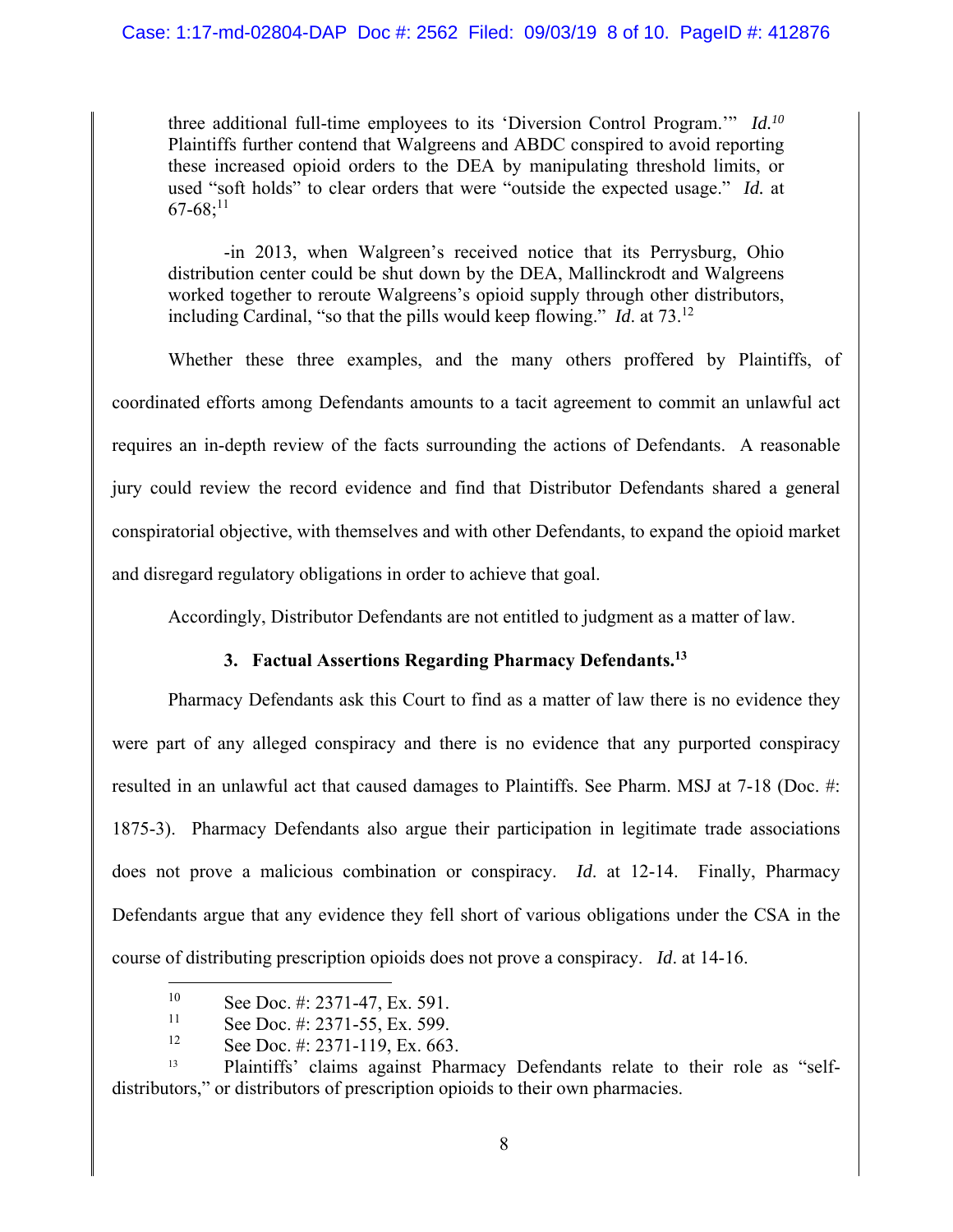#### Case: 1:17-md-02804-DAP Doc #: 2562 Filed: 09/03/19 9 of 10. PageID #: 412877

Pharmacy Defendants do not dispute that they distributed and sold prescription opioids, but argue that the "distribution and sale of a lawful product is not evidence of an agreement to engage in intentional wrongdoing." *Id*. at 10. To support this argument, Pharmacy Defendants cite to cases they argue show that "[c]ourts have repeatedly rejected the idea that pharmacies or others in the drug distribution chain 'conspire' with drug manufacturers simply by distributing their products." *Id*. This statement is inapposite and unpersuasive.<sup>14</sup>

Plaintiffs present evidence that, '[t]hrough membership and leadership positions in the National Association of Chain Drug Stores ("NACDS") and their relationship with Distributor Defendants, the Pharmacy Defendants coordinated to grow and protect the Opioid Supply Chain." Opp. at 106 (Doc. #: 2182). Plaintiffs provide evidence that Pharmacy Defendants coordinated with Distributor Defendants by forming a "coalition" on controlled substances to ensure that any imposed restrictions regarding the distribution of controlled substances were not overly broad, and worked "in partnership" with the HDA to develop "solutions to the [DEA] enforcement issues" and "develop strategies" concerning "ongoing problems that NACDS members are having with DEA enforcement actions." *Id.* at 107. These activities could be entirely innocent; or not.

This evidence, along with the specific evidence outlined herein regarding Walgreens' interactions with various Manufacturers and Distributors (see Section B.2. of this Order), is sufficient to create a triable issue of fact. *Williamson,* 481 F.3d at 379-80. A jury could review the record evidence and find that Pharmacy Defendants shared a general conspiratorial objective,

<sup>14</sup> In the cases cited by Pharmacy Defendant, which addressed *motions to dismiss*, the courts found that the allegations within the complaint failed to allege the proper elements of conspiracy, and the conspiracy claims were dismissed. These cases contained no legal analysis of facts or evidence, nor in any way support Pharmacy Defendant's assertion that courts have ruled pharmacies cannot conspire with manufacturers by distributing opioids as a matter of law or undisputed fact. *See* Pharm. MSJ at 19.